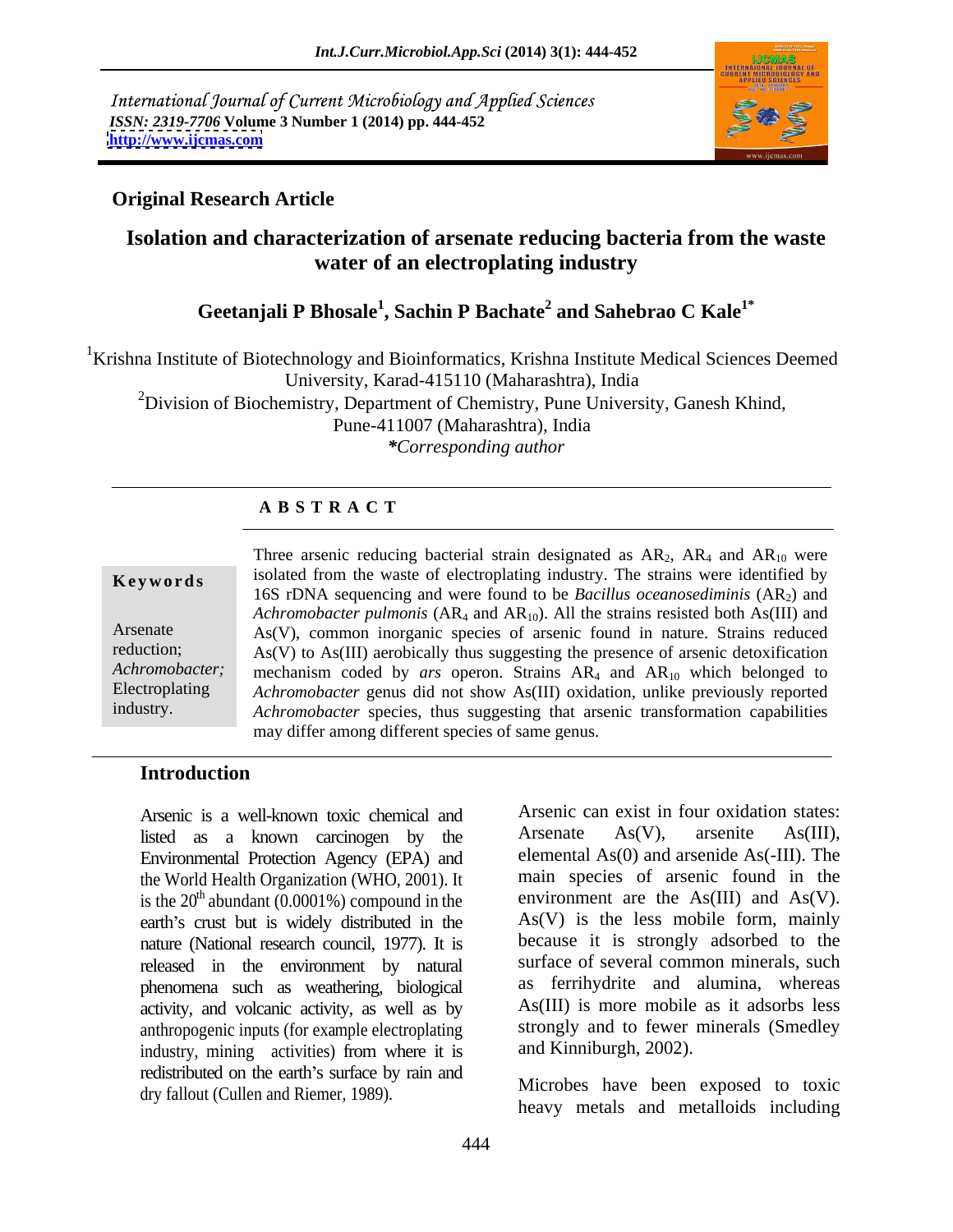arsenic since beginning of life. In spite of microorganisms inhabiting in the toxicity, microorganisms have developed different resistance mechanisms to waste may develop resistance to different counteract detrimental effects of arsenic toxic heavy metals. The aim of the present (Mukhopadhyay *et al.*, 2002). The *ars* operon, either chromosomally or plasmid encoded, is the most widespread resistance contaminated waste water of a mechanisms found in both Gram negative and Gram positive bacteria. The *ars*  operon consists of minimum of three co-<br> **Materials and Methods** transcribed genes *arsRBC.* The *arsR* gene codes for transcriptional repressors,*arsC*  for a reductase for the conversion of  $As(V)$  isolation to As(III) and a*rsB* for a membranelocated As(III) efflux pump (Rosen, 1999). The *ars* operon imparts resistance to both electroplating industry located at Pirangut As(V) and As(III). As(V) which is in Pune district (Maharashtra). Waste analogue of phosphate enters into the water (10%) was inoculated in the 250 ml microbial cells via transmembrane flasks containing 27 ml Tris-mineral phosphate transport proteins (Cervantes  $et$  medium at low phosphate content<sup>11</sup>, *al.*, 1994). Microorganisms can not (Mergeay et al., 1985), supplemented with distinguish As(V) from phosphate unless it  $0.04\%$  yeast extract (TMM) and 0.6% is converted to another form which is then  $glucose (TMMG)$  and 5 mM of As(V). pumped out of cell. Some bacteria have phosphate specific transport system which restricts entry of As(V) thus imparting culture was inoculated in fresh medium. resistance to metalloid (Willsky and This procedure was repeated two times Malamy, 1980). When As(V) enters inside and arsenic resistant bacteria were isolated the cell it is reduced to As(III) by by plating enrichment cultures on  $1/10^{th}$ cytoplasmic arsenate reductase. As(III) is diluted tryptic soya agar (TSA) containing then pumped out of cell by efflux pump 5 mM of As(V). The cultures were coded by *arsB* gene. Some Gram negative routinely maintained on TSA with 1 mM bacteria, for example *E. coli* plasmid R773, contain *ars* operon with five genes *arsRDABC* (Hedges and Baumberg, 1973). ArsD is thought to be an additional trans-acting co-repressor present with well The isolates were identified by sequencing characterized ArsR (Li *et al.*, 2002) and the 16S rRNA gene fragment. The DNA *arsA* gene product is an intracellular from the isolates  $AR_2$ ,  $AR_4$  and  $AR_{10}$  were soluble ATPase protein that binds to ArsB extracted via enzymatic lysis using protein as a dimer. As (III) efflux pump extraction buffer (100 mM Tris-HCl, pH can thus function alone as ArsB or as an and 8.0, 100 mM EDTA, and 1.5 M NaCl) ATPase with ArsA (Mukhopadhyay *et al.*, containing Proteinase K (100 µg/ ml). The 2002). Waste of electroplating industry isolated DNA was purified and often contains different heavy metals amplification of 16S rRNA gene

microorganisms inhabiting in the environments contaminated with such study was to isolate and characterize arsenic resistant bacteria from metal contaminated waste water of a electroplating industry.

# **Materials and Methods**

## **Enrichment procedure and strain isolation**

Waste water was collected from medium at low phosphate content<sup>11</sup>,<br>(Mergeay *et al.*, 1985), supplemented with 0.04% yeast extract (TMM) and 0.6% glucose (TMMG) and 5 mM of As(V). Flasks were incubated on shaker at 30°C for 5 days and 3 ml of this enrichment the contract of the contract of the contract of the contract of the contract of the contract of the contract of the contract of the contract of the contract of the contract of the contract of the contract of the contract o routinely maintained on TSA with 1 mM of  $As(V)$ .

# **Identification of isolates**

including arsenic as contaminants and sequences was carried out by polymeraseextraction buffer (100 mM Tris-HCl, pH 8.0, 100 mM EDTA, and 1.5 M NaCl) containing Proteinase K (100  $\mu$ g/ ml). The isolated DNA was purified and amplification of 16S rRNA gene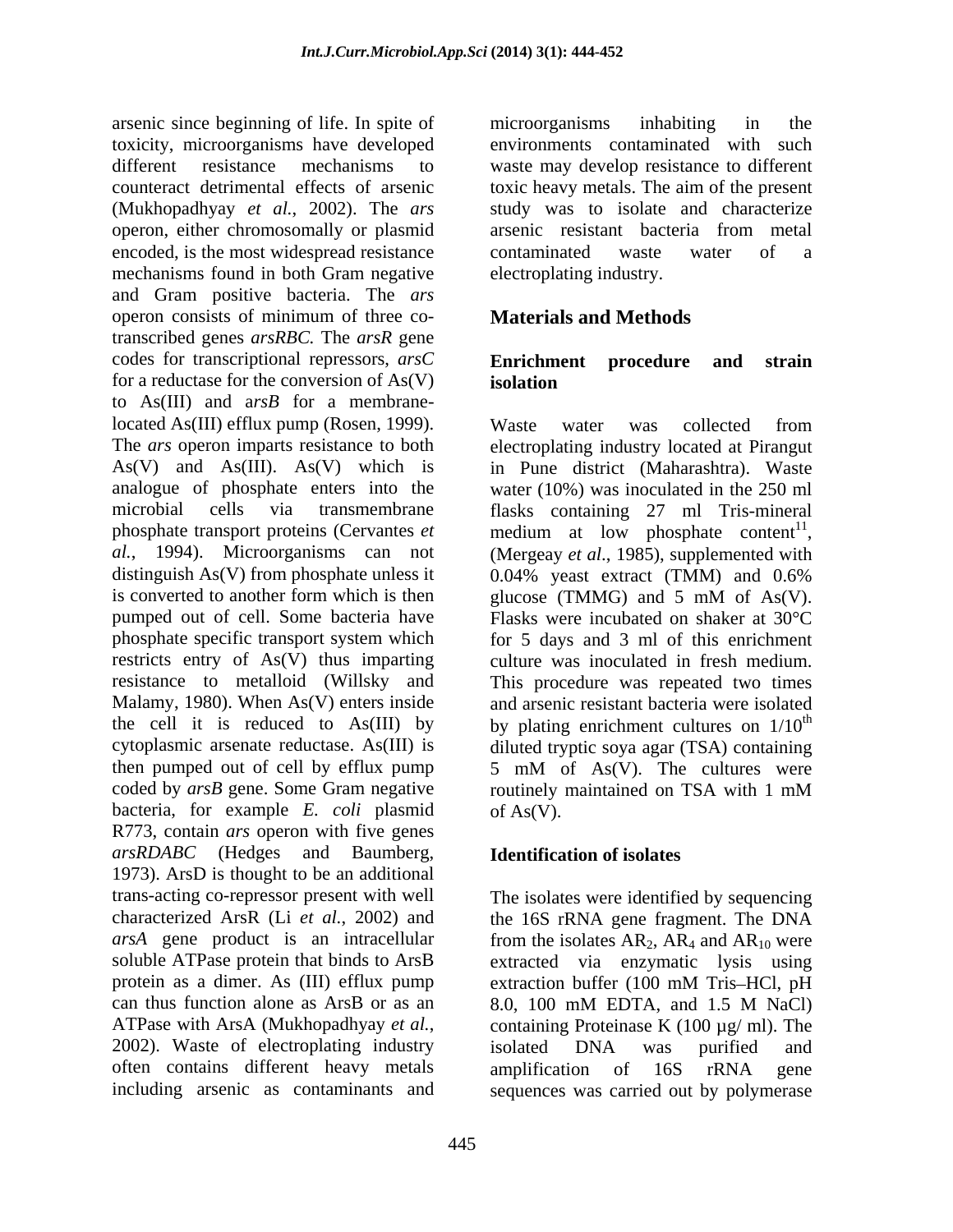$ATCMTGGCTCAG-3'$  and  $R1495$  (5'- and gelatin. CTACGGCTACCTTGTTACGA-3').

Each reaction mixture contained forward and reverse primer; and 1 U of Taq DNA polymerase (TAKARA, India) in a final volume of 20  $\mu$ l. The PCR was with 2 mM of As(V) or 2 mM of As(III). performed with a cycle of initial denaturation at  $94^{\circ}$ C for 5 min; 30 cycles rotary shaker with 140 rpm at 30 $^{\circ}$ C. of 94°C, 60°C, and 72°C for 1 min each; Control flasks without cells were and final extension at 72°C for 10 min, method. The purified PCR product was  $As(V)$  and  $As(III)$  concentration sequenced using Big Dye terminator kit spectrophotometrically by molybdenum (Applied Biosystems Inc., Foster city,

Phylogenetic analysis of 16S rDNA sequences were performed using MEGA Phylogenetic tree was constructed using absorbance at 865 nm was compared to the neighbour-joining distance method acidified As(V) standards. As(III)

utilization of different carbon sources

chain reaction (PCR, Eppendorf (arabinose, citrate, glucose, mannitol, Mastercycler gradient system) using the maltose, and xylose), catalase and oxidase primers F27 (5'-CCAGAGTTTG test, nitrate reduction, hydrolysis of starch and gelatin.

# **Arsenic transformation by isolates**

approximately 10 ng of DNA; 1.75 mM To test the ability of the isolates to reduce  $MgCl_2$ ; 1× PCR buffer (TAKARA, India); As(V) or oxidize As(III), the isolates were 200  $\mu$ M of each dNTPs; 0.2  $\mu$ M of each grown overnight in TMMG without and the mixture was held at 4°C. The of arsenic. At each sampling time, amplified PCR products were checked by suspension was removed to measure cell electrophoresis and purified by PEG-NaCl  $\qquad \qquad$  growth by  $OD_{600nm}$  and to determine CA). As(V) concentration was determined by **Sequence analysis and phylogenetic tree**  (24 mmol) a 100 µl of the acidified sample **construction** was then added to 900 µl of the reaction 16S rDNA sequences were searched for ammonium molybdate (6 g/l), ascorbic homology by using the NCBI-Blast2 – acid (10·8 g/l), potassium antimonyl Nucleotide Database Query program tartrate (0·136 g/l) and concentrated [\(http://www.ebi.ac.uk/blastall/index.html](http://www.ebi.ac.uk/blastall/index.html)).  $H_2SO_4$  (67.3 ml/l). Each component was version 5 software<sup>12</sup> (Tamura *et al.* 2011). min and placed on ice for 5 min. The based on number of differences. A total of concentration was determined by 100 bootstrap replications were calculated. oxidizing a second sample in 100 µl of **Biochemical characteristics** min and then reading the OD<sub>865nm</sub>. Blanks Biochemical characteristics of the isolates spectrophotometer. Standard curves were were studied by using standard methods.  $\blacksquare$  prepared from concentrations of  $(0-100)$ The tests included Gram nature, motility,  $\mu$ M) for both As(V) and As(III). The To test the ability of the isolates to reduce grown overnight in TMMG without arsenic and then inoculated (2%) into flasks containing 20 ml of TMMG either with 2 mM of As(V) or 2 mM of As(III). The flasks were incubated in dark on rotary shaker with 140 rpm at 30°C. Control flasks without cells were incubated to check abiotic transformation As(V) and As(III) concentration spectrophotometrically by molybdenum blue method <sup>13</sup> (Cummings *et al*.,1999). acidifying 100µl sample in 100 µl of HCl mixture containing the following: stored as a separate solution. Samples were heated in a water bath at 78°C for 10 absorbance at 865 nm was compared to acidified As(V) standards. As(III) concentration was determined by  $KIO<sub>3</sub>$  (5 mM) and HCl (48 mM) for 10 of milli-Q water were used to calibrate the difference between oxidized and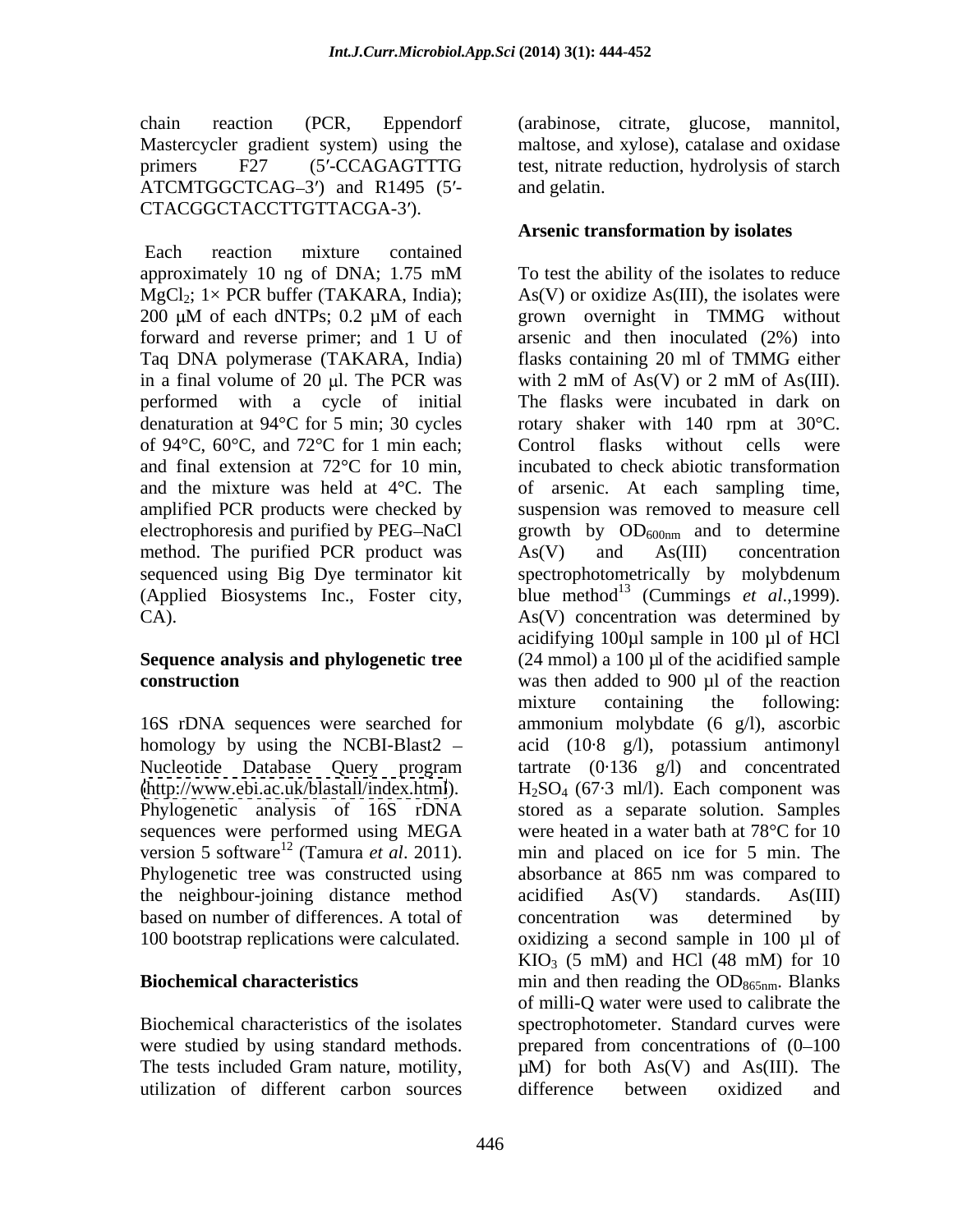### **Growth and As(V) reduction by isolates**

The isolates were grown in TMMG incubated at  $30^{\circ}$ C on a rotary shaker at clade from A. *pulmonis* and A. 140 rpm. The samples were removed at *xylosoxidans*, therefore may be particular time interval for growth and

### **Determination of Minimum inhibitory concentration**

The minimum inhibitory concentrations for As(V) and As(III) were determined for TMMG without arsenic to obtain initial and  $AR_{10}$  were Gram negative and were the OD<sub>600nm</sub> after 72 h incubation at  $30^{\circ}$ C.

In all, a total number of 11 bacterial The strain AR2 resisted up to 50 mM of cultures resistant to arsenic were isolated As(V) and 5 mM of As(III), whereas from the enrichment culture and were strains AR4 and AR10 resisted  $>300$  mM designated as  $AR_1$  to  $AR_{11}$ . Based on the of  $As(V)$  and up to 15 mM of As(III).<br>results of the screening, only three These levels of arsenic resistance are characterized and identified by partially sequencing the 16S rDNA. The isolate AR2 was identified as *Bacillus* species and isolates  $AR_4$  and  $AR_{10}$  were identified as

unoxidized samples represented the *Achromobacter* species. The phylogenetic concentration of As(III). analysis of the 16S rDNA sequence of the without arsenic and then inoculated (2%) genus was most closely related to *Bacillus* into flasks containing TMMG with 2 mM  $firmus$ . Isolates  $AR_4$  and  $AR_{10}$  were most of As(V). The flasks without inoculum closely related to Achromobacter served as abiotic control. The flasks were *pulmonis.* These isolates formed different arsenic measurement as described above. *Achomobacter* genus. However further isolates and most closely related species was carried out to identify their correct phylogenetic position (fig. 1 and fig. 2). Isolate AR2 which belonged to *Bacillus firmus.* Isolates  $AR_4$  and  $AR_{10}$  were most closely related to *Achromobacter*  clade from *A*. *pulmonis* and *A*. *xylosoxidans*, therefore may be representing novel species within studies are necessary to confirm its correct phylogenetic position.

# **Biochemical characteristics**

isolates  $AR_2$ ,  $AR_4$  and  $AR_{10}$  by growing biochemical characteristics. The isolate them in TMMG liquid medium amended AR2 was Gram positive, motile, reduced with increasing concentrations of As(V) mitrate and showed positive catalase test. It (from 0 to 300 mM) or As(III) (from 0 to used glucose, arabinose and xylose as sole 50 mM). Two flasks for each carbon source but not maltose and concentration were inoculated with mannitol. The strain also hydrolysed appropriate cell suspension grown in gelatin but not starch. The isolates AR4 optical density of approximately 0.005. positive for nitrate reduction, catalase and The growth was evaluated by measuring oxidase. They used acetate and citrate as **Results and Discussion** AR4 hydrolysed gelatine but not starch, **Isolation and identification of arsenic** hydrolysis of starch and hydrolysis of **resistant bacteria** expressed a set of a set of a set of a set of all the isolates results of the screening, only three These levels of arsenic resistance are isolates, viz.;  $AR_2$ ,  $AR_4$  and  $AR_{10}$  were comparable to the previously reported The isolates were studied for their and  $AR_{10}$  were Gram negative and were sole carbon source but not glucose, arabinose, mannitol and maltose. Isolate while isolate AR10 did not show towards As(V) and As(III) was also tested. The strain AR2 resisted up to 50 mM of As(V) and 5 mM of As(III), whereas strains AR4 and AR10 resisted >300 mM of As(V) and up to 15 mM of As(III). *Achromobacter* species (Cai *et al*., 2009; Bachate *et al*., 2012).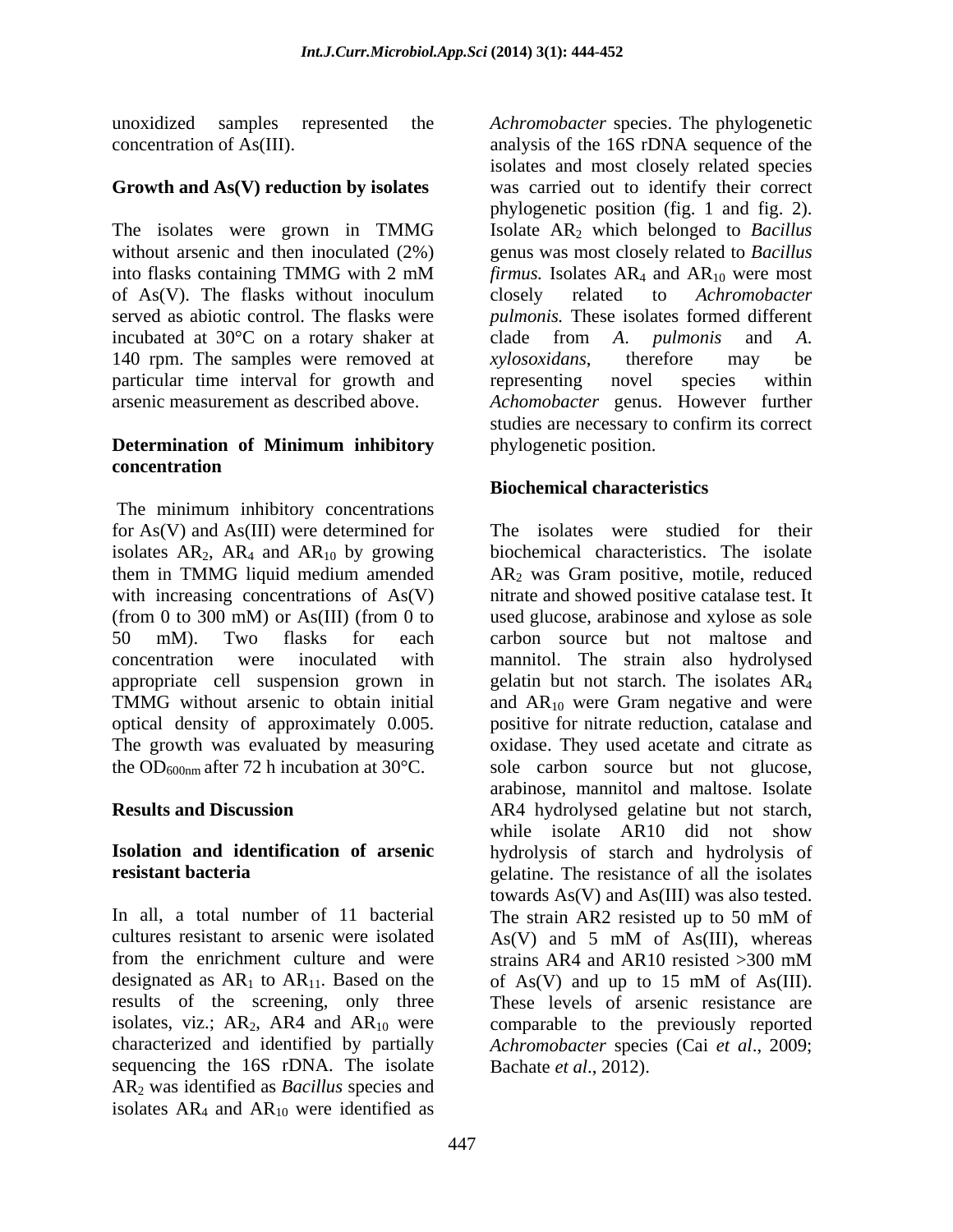| <b>Characteristics</b>       | <b>Isolate</b>                           |                                        |                                 |
|------------------------------|------------------------------------------|----------------------------------------|---------------------------------|
|                              | AR2                                      | AR4                                    | <b>AR10</b>                     |
| Closest match (%)            | <b>Bacillus</b><br>oceanosediminis (98%) | Achromobacter<br><i>pulnonis</i> (97%) | Achromobacter<br>pulnonis (97%) |
| Gram nature                  | positive                                 | negative                               | negative                        |
| Motility                     | motile                                   | motile                                 | motile                          |
| Oxidase                      | $\sim$                                   |                                        |                                 |
| Catalase                     |                                          |                                        |                                 |
| Nitrate reduction            |                                          |                                        |                                 |
| Sole carbon sources          |                                          |                                        |                                 |
| Acetate                      | $\overline{\phantom{0}}$                 |                                        |                                 |
| Arabinose                    |                                          | $\sim$                                 | $\sim$                          |
| Glucose                      |                                          | $\sim$                                 | $\sim$ $-$                      |
| Xylose                       |                                          | $\sim$                                 | $\sim$ $-$                      |
| Mannitol                     | $\overline{\phantom{0}}$                 | $\sim$                                 | $\sim$ $-$                      |
| Maltose                      | $\overline{\phantom{0}}$                 | $\sim$                                 | $\sim$                          |
| Citrate                      |                                          | $^{+}$                                 |                                 |
| Hydrolysis of:               |                                          |                                        |                                 |
| Gelatin                      |                                          |                                        | $\sim$                          |
| Starch                       | $\sim$                                   | $\sim$                                 | $\sim$                          |
| <b>Resistance to arsenic</b> |                                          |                                        |                                 |
| (mM)                         |                                          |                                        |                                 |
| As(V)                        | ~50                                      | >300                                   | >300                            |
| As(III)                      |                                          | 15                                     | 15                              |

### **Table.1** Gram nature, motility, Biochemical Characteristics and arsenic resistance pattern of the isolates

All the isolates were screened for their able to reduce As(V) but unable to oxidize abilities to reduce and oxidize As(V) and As(III) which is in contrast to previous As(III) respectively. The results of screening of the isolates for their arsenic Table 1. Out of 11 isolates only three isolates viz.;  $AR_2$ ,  $AR_4$  and  $AR_{10}$  were found to reduce the As (V), while none of As(III). *Bacillus* species are reported to reduce As(V) either by detoxification mechanism<sup>16</sup> (Ahmann *et al.*, 1994). species have also been reported (Cavalca *et al*., 2010; Bachate *et al*., 2013). The

**Arsenic transformation by isolates** unique feature of the isolate AR<sub>2</sub> which is identified as *Bacillus firmus* is that it is observations (Bachate *et al*., 2013).

transformation abilities are presented in Many *Ahcromobacter* species have been found to reduce the As (V), while none of Bachate *et al.*, 2012;). However, the strain the isolates were found to oxidize the AR<sub>4</sub> and AR<sub>10</sub> although *Achromobacter* mechanism or by dissimilatory reduction implies that different strains of the same Similarly As(III) oxidizing *Bacillus* resist the arsenic which could be due to reported to oxidize As(III) (Santini *et al*., 2002; Fan *et al*., 2008; Cai *et al*., 2009; species, did not oxidized As(III) but showed As(V) reduction ability. This species may have different mechanisms to differences in their genetic make-up.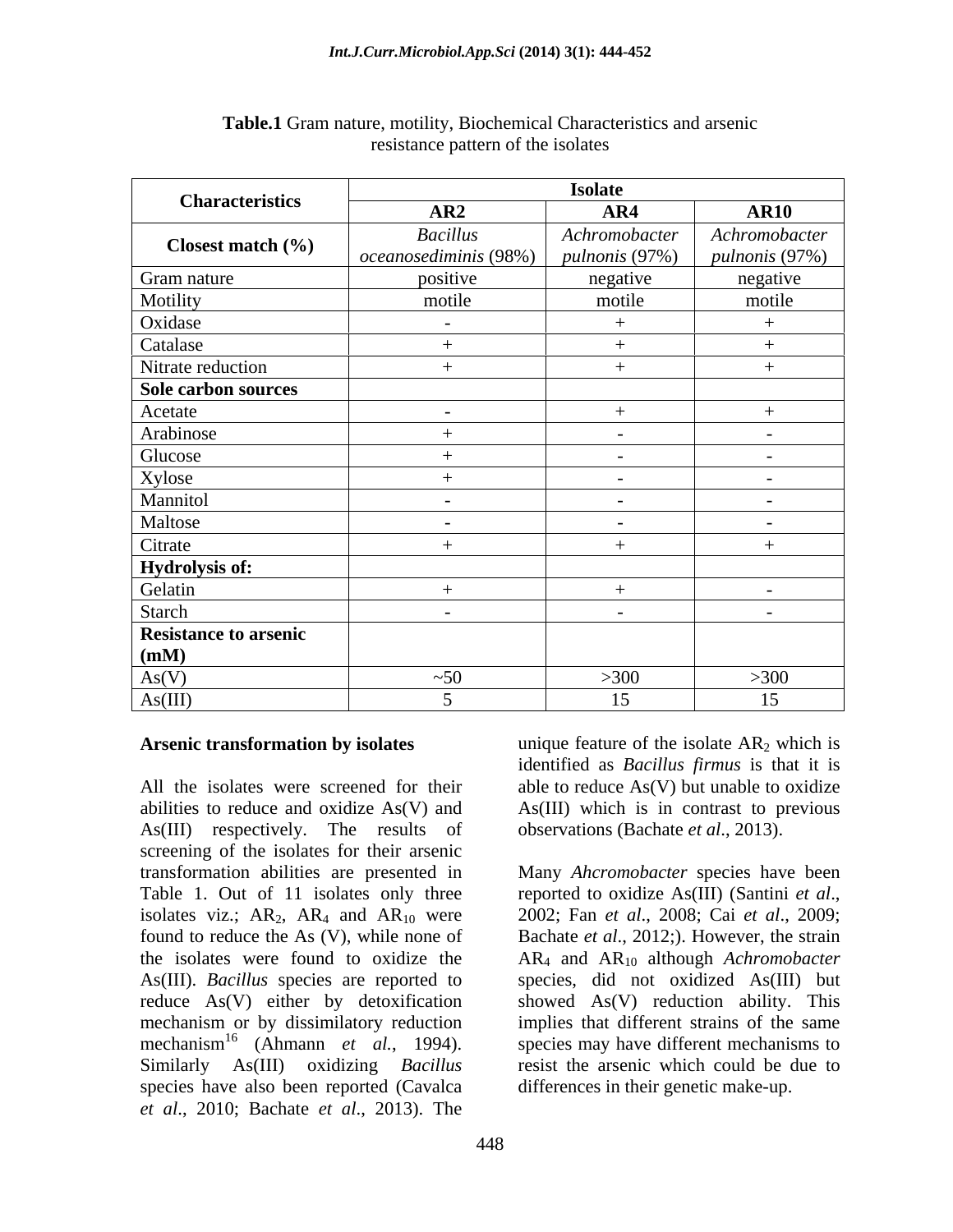**Figure.1** Neighbor-joining phylogenetic tree of 16S rDNA sequence of isolate AR<sub>2</sub> (shown in bold face) and most closely related species. Scalebar indicates the number of base substitutions per site. Numbers above nodes represent bootstrap confidence values obtained with 100 resamplings. The GenBank accession numbers for the corresponding sequences are given after the strain name

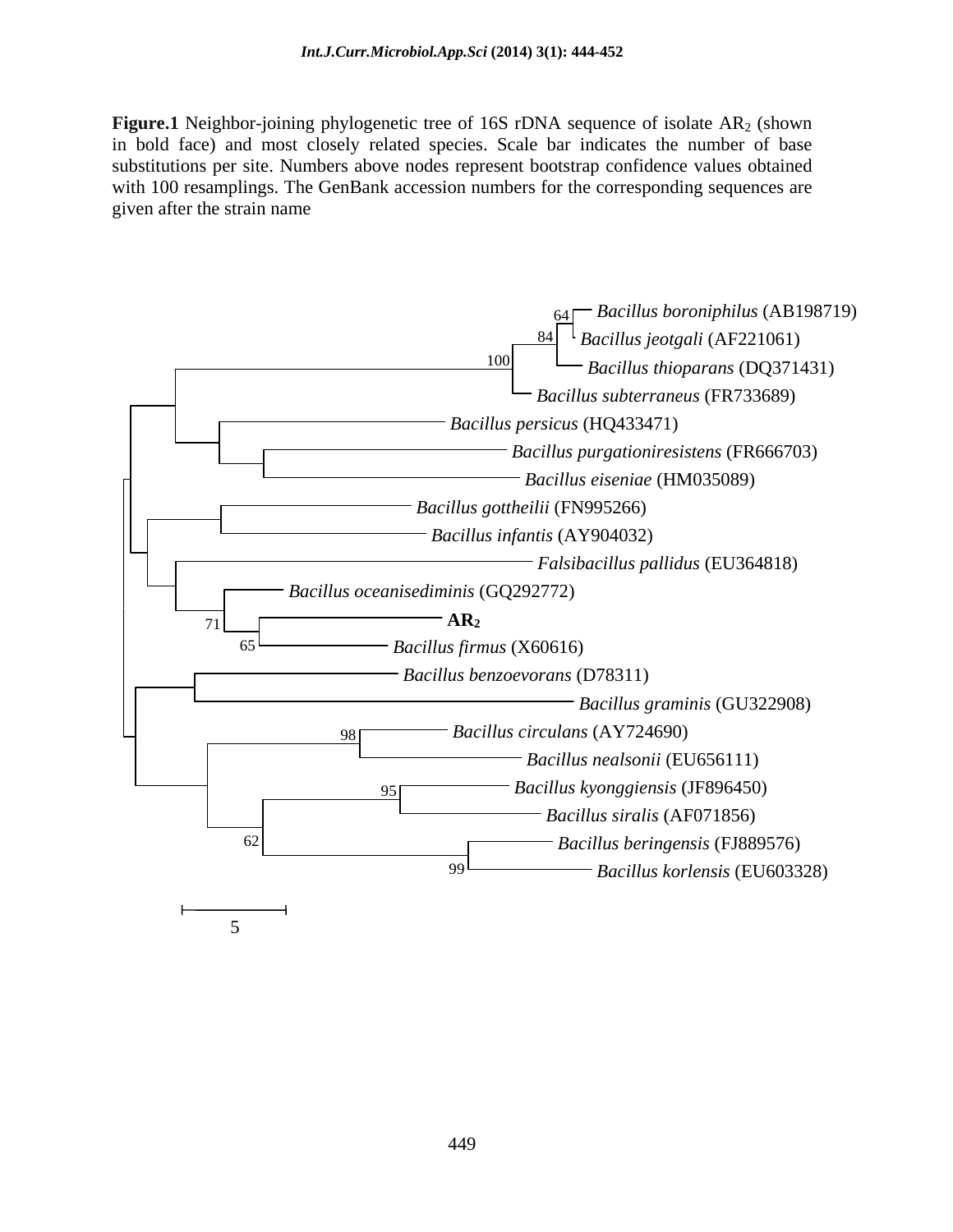**Figure.2** Neighbor-joining phylogenetic tree of 16S rDNA sequence of culture 4, culture 10 (shown in bold face) and most closely related species. Scale bar indicates the numberof base substitutions per site. Numbers above nodes represent bootstrap confidence values obtained with 100 resamplings. The GenBank accession numbers for the corresponding sequences are given after the strain name



growth and As(V) reduction compared to isolates  $AR_2$ , therefore isolates  $AR_4$  and

Both isolates showed fast growth and growth was not affected in the presence of As(V) (compared to control, data not shown). Both the cultures reduced only

**Growth and As(V) reduction by isolates**  50% of the As(V) added to culture **AR<sub>4</sub>** and isolates  $AR_{10}$  medium (2 mM) within 40 h and there was The isolates AR4 and AR10 showed faster incubation (fig. 3 and fig. 4). It is observed  $AR_{10}$  were further studied. Growth and As isolates and reduction of As(V). Reduction (V) reduction ability was tested in is at halt when isolates enter the stationary TMMG containing 2 mM As(V). growth phase. This implies that reduction no further reduction with the further that there is strong correlation between the exponential phase of the growth of the of  $As(V)$  by the isolates is totally dependent upon the metabolic activities of the isolates in their exponential growth phase.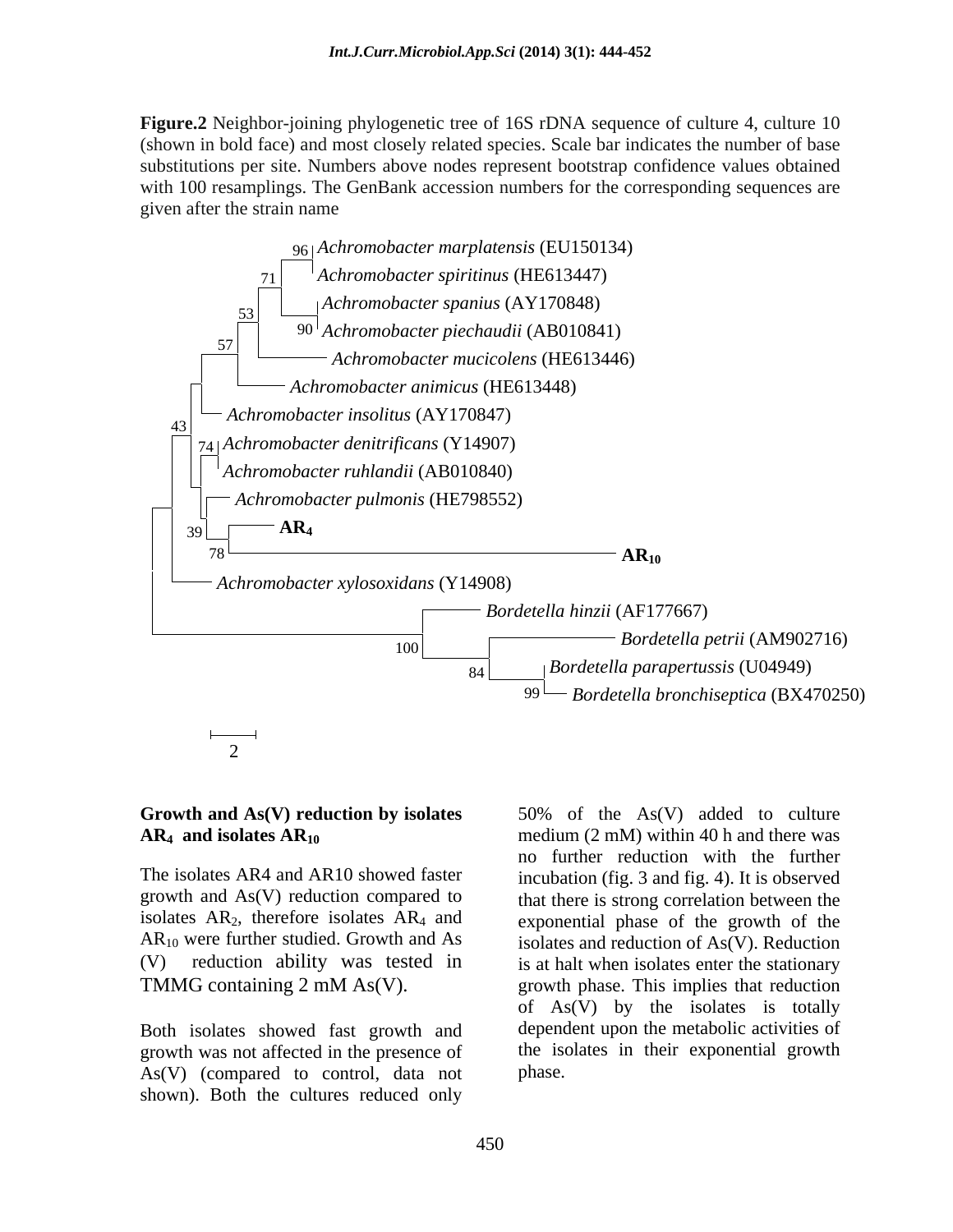

**Figure.3** Growth curve and As (V) reduction by isolate AR4

**Figure.4** Growth curve and As (V) reduction by isolate  $AR_{10}$